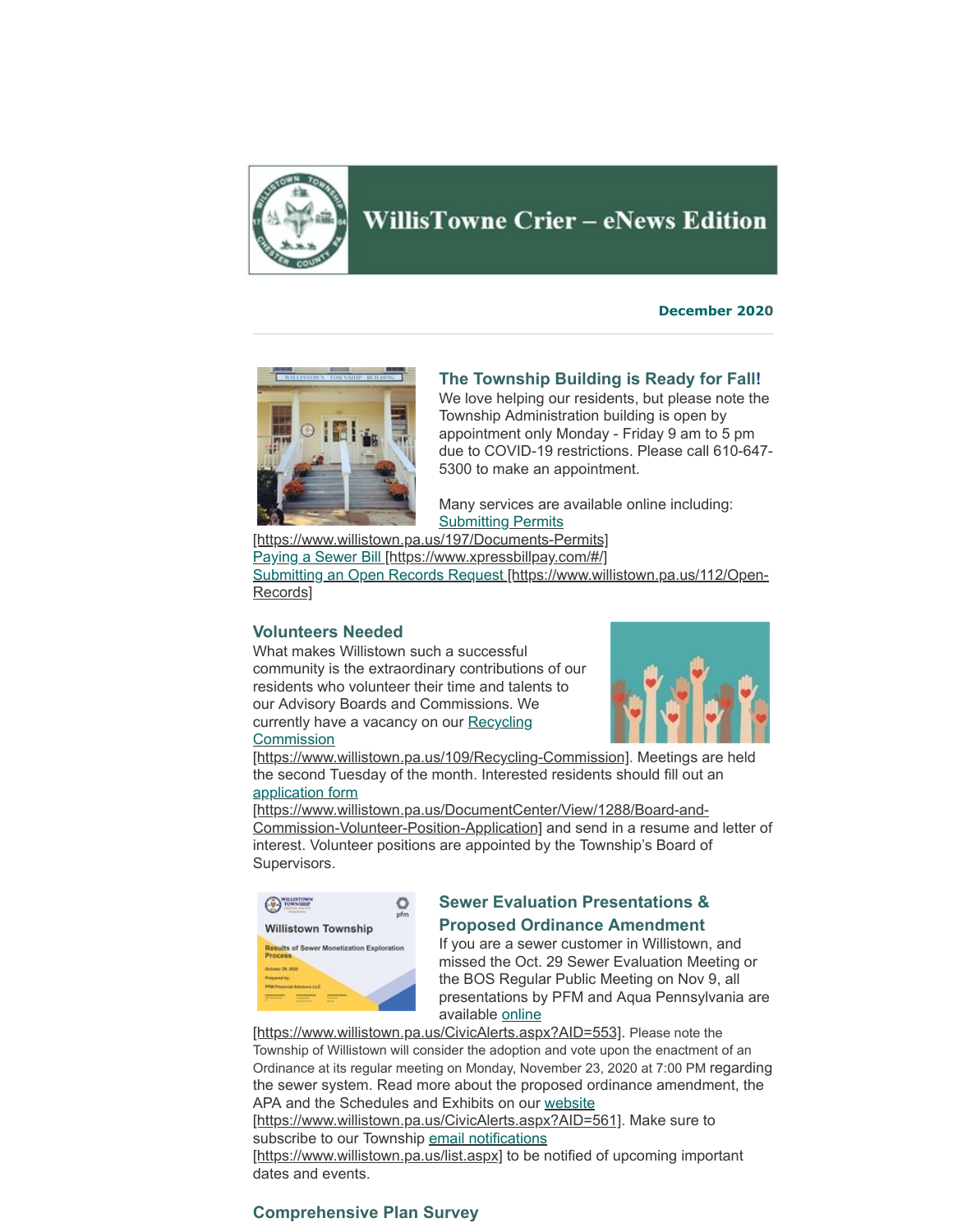48% of Willistown households responded to the Township's Comprehensive Plan Survey. The survey was mailed to every household over the summer. The Township's Comprehensive Plan is updated once every 10 years, and the survey will help prioritize and improve current services, infrastructure, growth and plan for future [needs. Visit the Township's Comprehensive Plan Update](https://www.willistown.pa.us/317/Comprehensive-Plan-Update) Page for the survey results and the project timeline.





## **GO WilMa! Year End 2020: The Adventure Continues!**

Willistown Parks and Recreation Department is thrilled to announce the year-end continuation of the very popular children's program *GO WilMa [\[https://www.willistown.pa.us/172/GO-WilMa\]!](https://www.willistown.pa.us/172/GO-WilMa)* 

GO *WilMa!* stands for "Get Outside around Willistown and Malvern" and combines parks and recreation, health and

wellness, and—FUN. Exploring the natural, historic, and unique treasures of our area brings families together, lifts spirits, and delivers smiles! Following the electronic Field Guide, children and their families and friends explore our region through a series of scavenger hunts that lead to hidden "Inspiration Stations" in our local landscape. Each Inspiration Station highlights an awesome landscape setting that inspires, lifts spirits, and provides the backdrop for our incredible adventure here on earth.

[Registration \[https://www.eventbrite.com/e/go-wilma-year-end-outdoor-adventure](https://www.eventbrite.com/e/go-wilma-year-end-outdoor-adventure-program-2020-tickets-128532637579)program-2020-tickets-128532637579] is free and the program runs now through January 2, 2021.

## *Willistown Township & Willistown Conservation Trust* **Celebrating Decades of Community Conservation Partnership**



Last month, Willistown Township Supervisors, Open Space Review Board, and Parks & Recreation Board members attended an event hosted by the Willistown Conservation Trust celebrating the 15th anniversary of the [private/public partnership that resulted in the protection of Kirkwood Preserve](https://www.willistown.pa.us/Facilities/Facility/Details/Kirkwood-Reserve-3) [https://www.willistown.pa.us/Facilities/Facility/Details/Kirkwood-Reserve-3]. The 83-acre preserve boasts rolling hills and grassland, mature woodland, wetlands, a half-mile stretch of Crum Creek, and trails for pedestrians and equestrians.

The Township/Trust collaboration began in 1999 with the Open Space Referendum which residents passed with 80% of the vote. As a result, today the Township owns over 235 acres of publicly accessible green space. The public can visit an additional 169-acres, including Kirkwood, that are owned by local non-profits through partnerships leveraging the Open Space Fund to county, state, and federal funding. The Trust and the Township joined forces on the acquisition and protection of 293 of the 404 total acres protected. This success could not have been achieved without private/public conservation partnerships including funding from the Willistown Township Open Space Fund, Chester County Municipal and Land Trust Grant Programs, PA Department of Conservation and Natural Resources Preservation Partnership Program, and the Federal Land and Water Conservation Fund. *And we're not done yet!*



## **Willistown Parks and Recreation Will Offer Yoga in 2021**

We are very pleased to announce the addition of our Zoom Community Yoga Program to the Willistown Parks and Recreation repertoire. Classes will be open to residents and nonresidents. They will be free of charge, and registration will be required. Please sign up for the

[Parks and Recreation Enews \[https://www.willistown.pa.us/list.aspx\]](https://www.willistown.pa.us/list.aspx) to receive